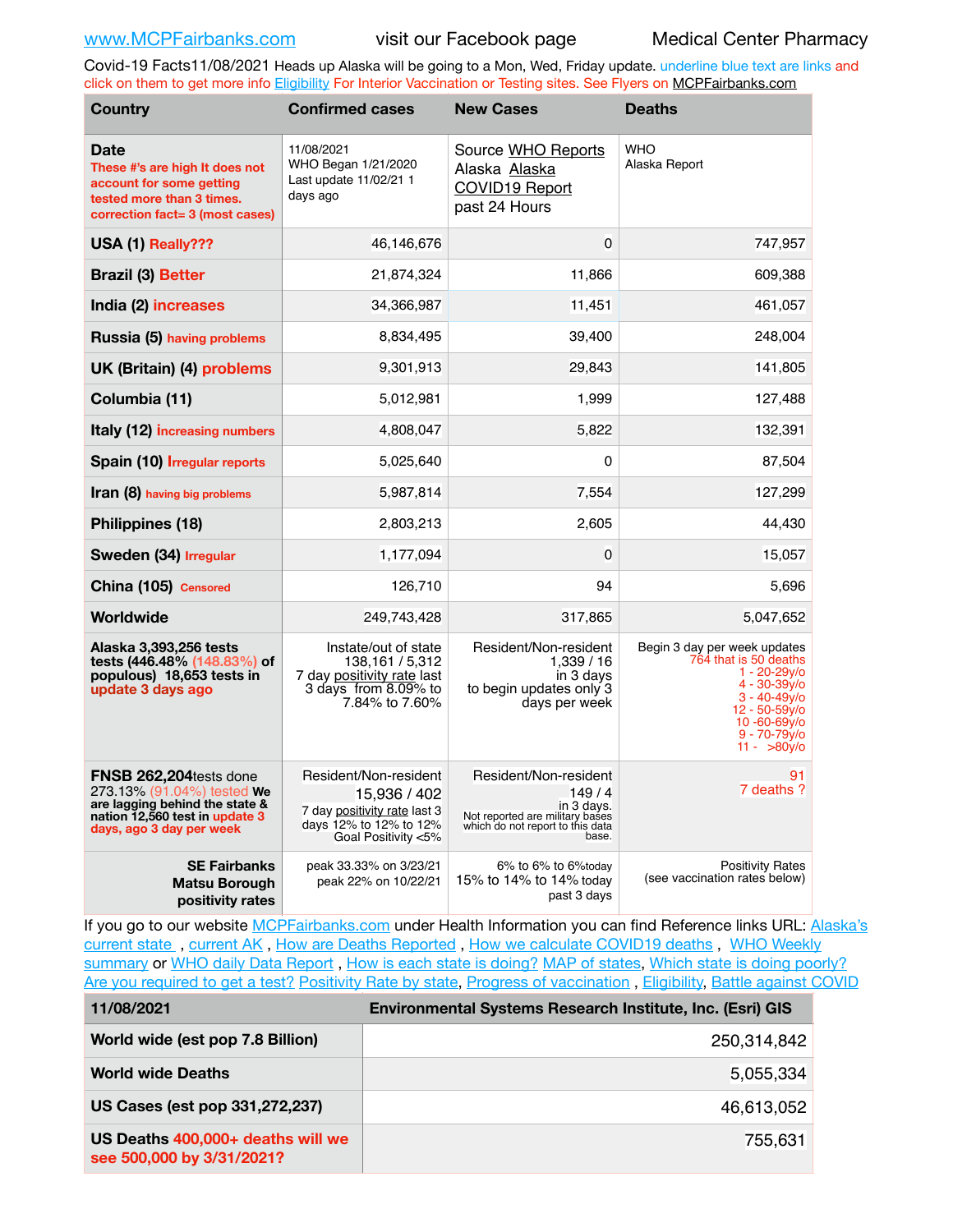## Impact of COVID-19 on the US Healthcare system

Estimated US Population 331.3 million 281.65% (93.88%) have been tested (932.3 million tests have been run) Estimated 5% of US population will test positive for Covid-19 16.56 million (currently 46.6 Million (14.08%) of population tested positive vs Alaska (18.18%) we have currently tested an est. 932.3 million based on 46.6 mill that have tested positive discount some of these numbers by 67% to account for multiple testing of same person.

If 8% will require hospitalization of the 16.56 million positive cases, we would need 1.325 million beds. Estimated by the American Hospital Association there are 800,000 staffed beds available.

The US has 2.8 hospital beds per 1000 our needs could be 56, China had 4.3, Italy 3.2, South Korea 12.3

The USNS Mercy and Comfort added 2,000 staffed beds, not ICU Of these estimated to be admitted to ICU **beds** and the set of the set of the 960,000, to ICU beds

 The Needs The US has 16,000 ICU beds we have 68,000-85,000 beds US could need 299,000 beds with ventilators  $\leq$ 16,000 ventilators

**Summation:** Estimated needs could be 1.325 million hospitalized beds for just COVID-19 patients alone. If positives represents 5% of test run, then approximately 932.3 million have been tested, we have no idea how many tests have been run or how many multiple tests conducted on the same person, resulting in 46.6 million positive tests run with 755,631 total deaths with 1,893 deaths in the past 3 days, ave 5,099/day. In AK, with 138,161 positive cases 18.18% of Alaska, 2,855 hospitalizations, and 764 deaths. Hospitalization rate is 2.07% of those that test positive, Death Rate 0.57% overall or 26.76% of those hospitalized. Those >60 y/o represent 15% of positive cases, yet represent 80% of deaths. 815,256 vaccines given equal approximately 387,043 (50.93%) completed series and 428,213 (56.34%) vaccinated once of population.

Normal ICU stay 5-7 days, estimated ICU stay for COVID-19 2-3 weeks and they could tie up a ventilator for that length of time also, helping only 1/3 as many patients.

This is why we need to flatten the curve by social spacing and only essential travel.

Expected Death (these are just estimates based on other countries) if 5% of the US Population (16.56 million) test positive we are now at 29.137 million positive (8.8%) and if

1% die = 165,600 people

2% die = 311,200 people

3% die = 496,800 people

6% die = 993,600 people obviously we have passed the 1.325 million positive cases we are at 38.176465 million so if 5% of the US population (16.56 million) test positive and 6% of those die = 993,600 deaths if no vaccine, or if 3.09% (511,704) will die, but we are 11.5% of the population, we know 1.65% die or 631,809 people. World wide death rate of positive tests actually 2.02%. The US is at 755,631 1.62% of those actually tested positive, that is 70% lower death rate than when we started in 3/2020 , started at 6%. But we are slipping Death % have gone from 1.67 to 1.82%. There are 7.8 Billion people in the world 331.3 million live in the US (4.2% of the world's population) 14.08% have tested positive. The US deaths represents 14.95% of the world's death numbers and 18.62% of worldwide confirmed cases we should be at 4.2%. Interesting the US has access to the greatest health care in the world, yet experienced 1 death of 5 deaths worldwide or 20% of the worlds death yet represent only 4.2% of the population. What are we doing wrong?

In comparison to the flu in the US.

CDC Estimates. From 2010 to 2016, the flu-related death rate was between 12,000 and 56,000, with the highest season being 2012 to 2013 and the lowest being 2011 to 2012. Most deaths are caused by complications of the flu, including pneumonia or a secondary bacterial infection of the heart or brain. or 2,000 to 9,333 per year. In 2020 in the US has 19 million cases 180,000 hospitalized and 10,000 (0.052%) have died, typically it is 2% will die, compared to 1.62% with COVID19. 281.65% (US), 446.48% (Alaska), & 273.13% (Fbks) are still too few to protect us from future outbreaks. Experts feel that we need either need people to get infected with the virus and develop antibodies or get vaccinated to create immune antibodies to protect us, that we need >65% of the population to have positive antibody tests and preferably 70-90%, one expert felt they would not feel confident til >85% were positive, to give assurance (herd immunity) in order to go without masks and social distancing. NY City seems to have the highest number at 20%. Testing is so important. Currently we are testing at 50.29 Million tests per month. At this rate to test everyone once it will take 6.52 months or over 0.67 years. To test 3 times it would take 19.57 months or almost 2 years still from now

The [Flu](https://lnks.gd/l/eyJhbGciOiJIUzI1NiJ9.eyJidWxsZXRpbl9saW5rX2lkIjoxMDMsInVyaSI6ImJwMjpjbGljayIsImJ1bGxldGluX2lkIjoiMjAyMTAyMjYuMzYwNDA3NTEiLCJ1cmwiOiJodHRwczovL3d3dy5jZGMuZ292L2ZsdS93ZWVrbHkvb3ZlcnZpZXcuaHRtIn0.ePMA_hsZ-pTnhWSyg1gHvHWYTu2XceVOt0JejxvP1WE/s/500544915/br/98428119752-l) (Influenza kills approximately 1-2% of those infected ([1.6% positivity in Alaska](http://dhss.alaska.gov/dph/Epi/id/SiteAssets/Pages/influenza/trends/Snapshot.pdf) zero deaths for flu), SARS killed 800 people total, COVID19 appears to kill 1.62% (755,631) of those that test positive (14.08% of US COVID) or 19% less deadly than the flu and seems to be more contagious. (Seems to spread more readily) Flu [rates dropped from 300 to single digits this year](https://lnks.gd/l/eyJhbGciOiJIUzI1NiJ9.eyJidWxsZXRpbl9saW5rX2lkIjoxMDEsInVyaSI6ImJwMjpjbGljayIsImJ1bGxldGluX2lkIjoiMjAyMTAyMjYuMzYwNDA3NTEiLCJ1cmwiOiJodHRwOi8vZGhzcy5hbGFza2EuZ292L2RwaC9FcGkvaWQvUGFnZXMvaW5mbHVlbnphL2ZsdWluZm8uYXNweCJ9.oOe3nt2fww6XpsNhb4FZfmtPfPa-irGaldpkURBJhSo/s/500544915/br/98428119752-l) note the start of mask wearing impacted flu numbers. Alaska has 138,161 so far 15,936 in Fairbanks or 1 of every 9 of Alaskans, and with 91 of 764 deaths 1 in 9, the first case was transient foreign airline crew member. Interesting, the Source of Alaska's SARS-Cov2 virus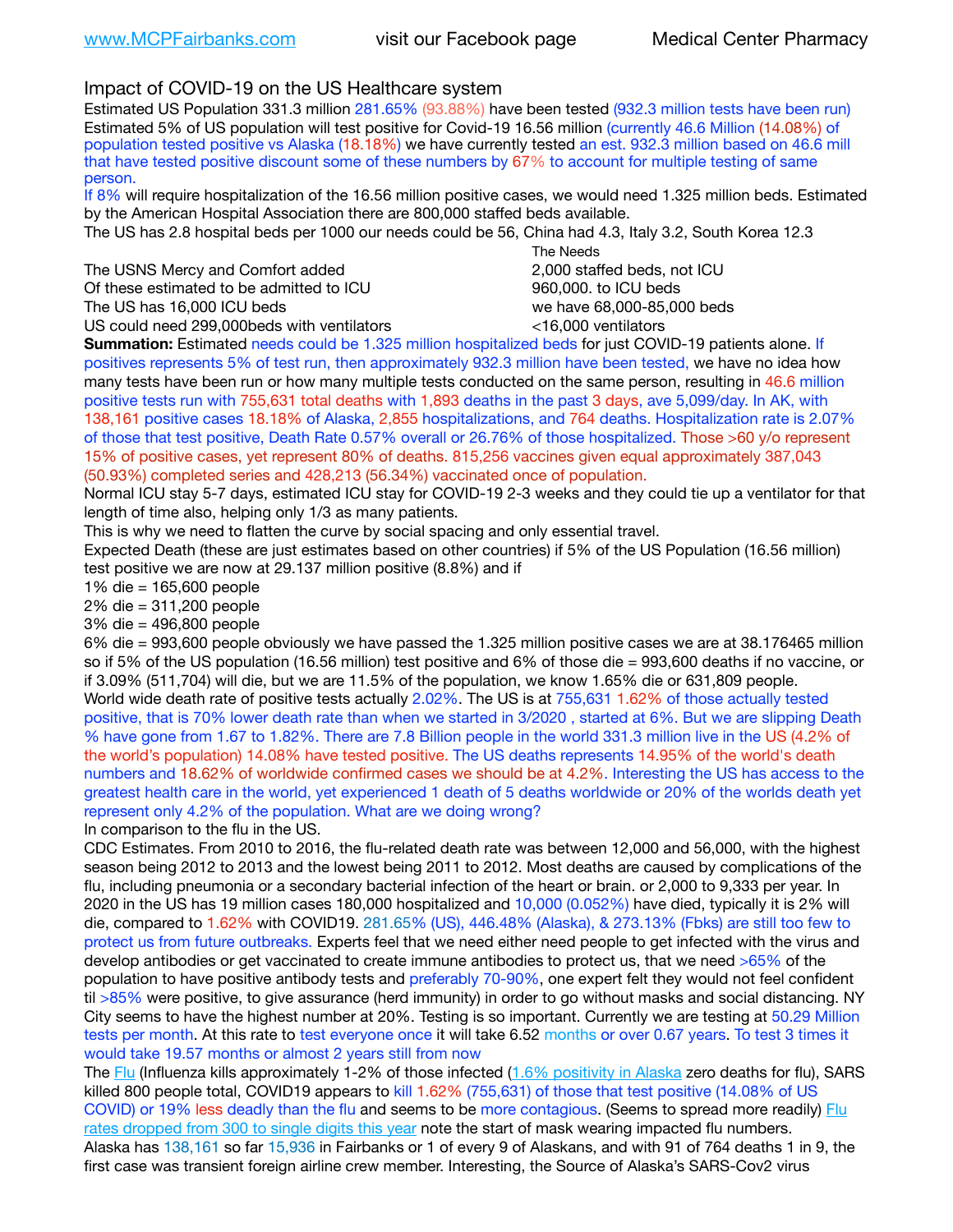[www.MCPFairbanks.com](http://www.MCPFairbanks.com) visit our Facebook page Medical Center Pharmacy

originated not from East Asia by travelers or the west coast (Washington where it was first observed) , but came from the east coast of the US, and they were inoculated first from Europe, accordingly from New York's Governor and CDC. Currently 40 Variants known, only 14 of major concern in the US. (Europe's (china's)) Primary, plus an Ohio variant (COH.20G/501Y), California, [UK](https://www.cdc.gov/coronavirus/2019-ncov/transmission/variant-cases.html) (B.1.1.7), (7) South African (1.351), India (Delta), Delta-Plus, Peru (Lambda(C.37)), Mu (Columbia) and (2) Brazil (P.1), we have seen 6, Europe's (China) [variant,](https://www.webmd.com/lung/news/20210318/cdc-who-create-threat-levels-for-covid-variants?ecd=wnl_cvd_031921&ctr=wnl-cvd-031921&mb=kYbf7DsHb7YGjh/1RUkcAW0T6iorImAU1TDZh18RYs0=_Support_titleLink_2) California, Brazil, UK, South Africa, India (delta) now representing 96% of new tests, Mu (Columbia) the latest in Alaska so far, the last 5 in particular as they have a 50% increase in transmissibility vs 20% in the others over the China variant, the delta variant is 50% more transmissible than the UK (B.1.1.7) version, Mu(Columbia). For the latest in [Variance issues in Alaska](https://lnks.gd/l/eyJhbGciOiJIUzI1NiJ9.eyJidWxsZXRpbl9saW5rX2lkIjoxMDgsInVyaSI6ImJwMjpjbGljayIsImJ1bGxldGluX2lkIjoiMjAyMTA4MDUuNDQxMzM4NzEiLCJ1cmwiOiJodHRwOi8vZGhzcy5hbGFza2EuZ292L2RwaC9FcGkvaWQvc2l0ZWFzc2V0cy9wYWdlcy9odW1hbmNvdi9BS1NlcUNvbl9HZW5vbWljU2l0dWF0aW9uUmVwb3J0LnBkZiJ9.wjCZc7vYm_CIgdjPTJyJ9ehoQjtub_KeZLTKgTIA69A/s/500544915/br/110405970878-l)

**Best practice protection** is good personal Hygiene do not touch eyes, nose, mouth, wash hands frequently for at least 20-30 seconds, before you touch your face, and observe personal spacing of 6-18 feet. Remove your shoes in your house, frequently clean surface areas, let the cleaner sit 15-20 sec before wiping off. **We are recommending to wear any kind of mask.**

Drug treatment is being researched, but as yet not been verified, only suggested. Best to isolate those sick and isolate those most susceptible (old and preconditioned with risk factors)

**Risk factors:** Cardiovascular disease (56.6%), Obesity (41.7%), Diabetes (33.8%), age >60, respiratory problems, especially smokers or those who vape, High Blood Pressure

If you have been exposed self isolate for 2-4 weeks

One episode in China, a man tested negative for 27 days before showing symptoms. So Isolation may want to be considered up to 4 weeks not just 10-14 days.

Italy 1 in 10 positive cases admitted to ICU due to Hypoxic failure requiring mechanical ventilation. In NY it was 1 in 7 that required hospitalization, of the 5700 hospitalized 2634 were discharged (79% (2081)) or added (21%(553)), 9 in 10 put on a ventilator died.

Public policy development and education is important.

### **How Long does Covid-19 stay on objects**

| Air (droplets in air, sneeze/cough) | up to 3 hours |
|-------------------------------------|---------------|
| Copper                              | 4 hrs         |
| skin (SARS-COV2)                    | 9.04 hrs      |
| droplets on skin (sneeze)           | 11 hours      |
| Cardboard (Amazon Box)              | 24 hrs        |
| Plastic surfaces/Stainless Steel    | 72 hour       |
|                                     |               |

(Influenza virus  $1.82$  Hrs)





### Updated graph numbers.

| Project outward      |                        |
|----------------------|------------------------|
| Exhalation can spray | $1.5$ m $(4.9$ ft)     |
| spittle (droplets)   |                        |
| Coughing             | $2 \text{ m}$ (6.6 ft) |
| Sneeze               | 6 m (19.7 ft)          |
|                      |                        |



Development of immune response

Early viral testing tests to see if you currently have the virus.

Later antibody testing tells us if you have been exposed and survived. But does not tells us if you have immunities to the virus. We will need to have both tests done in order to open the community..

Viral Antigen and Viral RNA tells us you have the disease and can spread the disease and if you can or are currently sick. IgM (short term) and IgG (long term antibodies) tells us you have experienced the virus or had the vaccine, and got over it. You may be resistant if your [antibody levels](https://www.cdc.gov/coronavirus/2019-ncov/lab/resources/antibody-tests.html) are high enough. [Current](https://l.facebook.com/l.php?u=https://www.itv.com/news/2020-10-26/covid-19-antibody-levels-reduce-over-time-study-finds?fbclid=IwAR3Dapzh1qIH1EIOdUQI2y8THf7jfA4KBCaJz8Qg-8xe1YsrR4nsAHDIXSY&h=AT30nut8pkqp0heVuz5W2rT2WFFm-2Ab52BsJxZZCNlGsX58IpPkuVEPULbIUV_M16MAukx1Kwb657DPXxsgDN1rpOQ4gqBtQsmVYiWpnHPJo2RQsU6CPMd14lgLnQnFWxfVi6zvmw&__tn__=-UK-R&c%5B0%5D=AT1GaRAfR_nGAyqcn7TI1-PpvqOqEKXHnz6TDWvRStMnOSH7boQDvTiwTOc6VId9UES6LKiOmm2m88wKCoolkJyOFvakt2Z1Mw8toYWGGoWW23r0MNVBl7cYJXB_UOvGklNHaNnaNr1_S7NhT3BSykNOBg) [View of antibodies/](https://www.livescience.com/antibodies.html)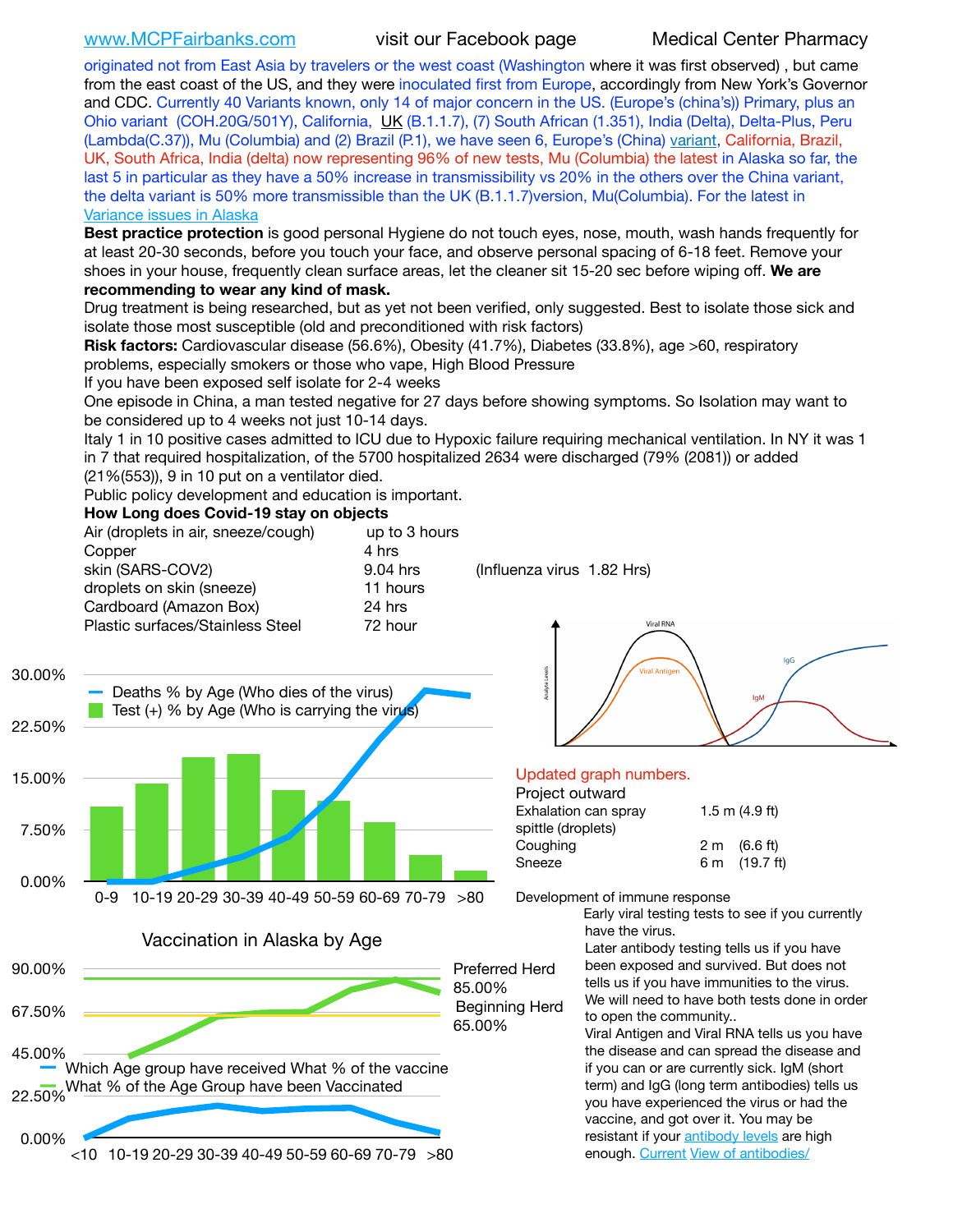[www.MCPFairbanks.com](http://www.MCPFairbanks.com) visit our Facebook page Medical Center Pharmacy

[immunity](https://www.livescience.com/antibodies.html)[.](https://www.itv.com/news/2020-10-26/covid-19-antibody-levels-reduce-over-time-study-finds) We have tested currently 446.48% (148.83%) of the Alaskan population and over little over 281.65% (93.88%) of the US population, discount these numbers by 67% to reflect multiple testing of the same person. To be safe, we need at least 25% to see if we are making progress, [60%](https://www.jhsph.edu/covid-19/articles/achieving-herd-immunity-with-covid19.html) to [barely qualify](https://www.nature.com/articles/d41586-020-02948-4) to be safe, and [70-90%](https://www.mayoclinic.org/herd-immunity-and-coronavirus/art-20486808) to be assured we will not see a second wave of sickness. Some experts will [not feel safe til we are at 85%](https://www.bannerhealth.com/healthcareblog/teach-me/what-is-herd-immunity). See bottom of last page to see how and where in Alaska do we and each of the boroughs stack up, compared to other states and the nation.

Three types of clinical laboratory COVID-19 or SARS-CoV-2 tests are being developed:

Molecular Gene sequencing (current method), Viral antigen (testing parts of the virus), Host antibody tests (serology). They detect the virus in different ways.

Mask & [Mask Usage:](https://www.nationalgeographic.com/history/2020/03/how-cities-flattened-curve-1918-spanish-flu-pandemic-coronavirus/) N95 filter out 95% of the particles in the air 3 microns in size or larger.

| Conflict                                                 | Combat<br>Death | Past 3<br>days |
|----------------------------------------------------------|-----------------|----------------|
| Revolutionary<br>War                                     | 8,000           |                |
| Civil War                                                | 214,938         |                |
| World War I                                              | 53,402          |                |
| World War II                                             | 291,557         |                |
| <b>Korean Conflict</b>                                   | 33,686          |                |
| Vietnam                                                  | 47,424          |                |
| <b>Gulf War</b>                                          | 149             |                |
| Afghanistan                                              | 1,833           |                |
| Iraq                                                     | 3,836           |                |
| 1918 Flu                                                 | 675,000         |                |
| 9/11 deaths                                              | 2,977           |                |
| <b>COVID19 deaths</b><br>from 1/20/2020 to<br>11/08/2021 | 755,631         | 1,893          |

10-12 microns in size. Bacteria are larger, so is dust, Gas molecules and viruses are smaller. PM2.5 are 2.5 microns in size. **Viruses** can be 1 micron in size, 0.3 micron in size, or 0.1 microns in size, so they **will pass right through**. **We recommend wearing any mask, the mask may provide up to 5 times the protection** ver **wearing no mask at all**. It still **does not protect** the wearer from contracting the infection, it **can inhibit** the spreading, something is **better than nothing at all**. **Remember there is a clean side ( the side towards you) and a dirty side,** the side to the contaminated air is dirty. If you are COVID positive then this is reversed.

When handling the mask, do not touch the dirty side and then touch your face, Wash properly your hands first after touching the dirty side before touching your face. If you are infected the dirty side is the inside surface of the mask. Wash your homemade mask in hot water wash >133F (for at least 10 minutes) and rinse to sanitize with high heat >133F Plus and a weak bleach or peroxide (not Both) the mask. Daily if possible. If you are a frontline health care provider with a homemade fabric mask 2 hours. Do not touch the dirty side.

**Mask usage: 5/13/21 While the CDC** has changed it's recommendations for those who have gotten vaccinated to go mask free, except on Mass Transportation such as buses and airline, or when in crowded situations, like concerts.

Those that have not been vaccinated are still advised need to wear a mask, they are now the population at risk.

The risk has now increased for those non-vaccinated folks. They no longer have the masked people in the community to protect them. While those who have been vaccinated will not get sick or as sick. They can still pass, much more easily without the masks, the virus to those who have not been vaccinated to make them sick.

Therefore, it is even **more imperative** that those that have not been vaccinated, wear a mask to protect themselves, or get vaccinated. The sea of those with the potential to have the virus now are those <12 y/o of age, those >  $12y$ /o who have not been vaccinated, or those who have been vaccinated and are transitory carriers. Currently, this is about 50% of the US population and about 60% of the Alaskan population. And about 80% of all children under 18y/o at this moment.

**Alcohol solutions** should be 60-80% alcohol **70%** is optimal. **Keep wet and rub 30 seconds**, or Happy Birthday song sung 3 times. **Hydrogen peroxide diluted to 2%** or 4 teaspoonful per quart of water (20ml per 946ml) Bleach the same ratio **Vinegar and ammonia are good cleaning agents, but not disinfectants**. **Do not mix** any of these agents together, toxic fumes can result. **Disinfectants, in order to be effective**, should remain on the applied surface, to be cleaned moist **(wet) for 30 seconds to 4 minutes** depending on material. Caution may dissolve glue or adhesives or bleach and discolor items, check with manufacturers. Do not let it get inside electronic devices. UV (10 minutes), [UV light](http://www.docreviews.me/best-uv-boxes-2020/?fbclid=IwAR3bvFtXB48OoBBSvYvTEnKuHNPbipxM6jUo82QUSw9wckxjC7wwRZWabGw) only kills where it can see.

### **Myths**

Taking hot baths, using colloidal silver, eating garlic soup, gargling with bleach are not proven to be effective. We have already seen using chloroquine taking the wrong form in the wrong dose can be fatal, one death and one critically injured. (see Arizona couple after listening to the past-president)

**We have heard of all kinds of cures.** To date there is no curative or preventative treatments, only supportive therapy. At this point there is **no proof** that Quinine, zinc, Hydroxychloroquine, Chloroquine, or Vitamin C works.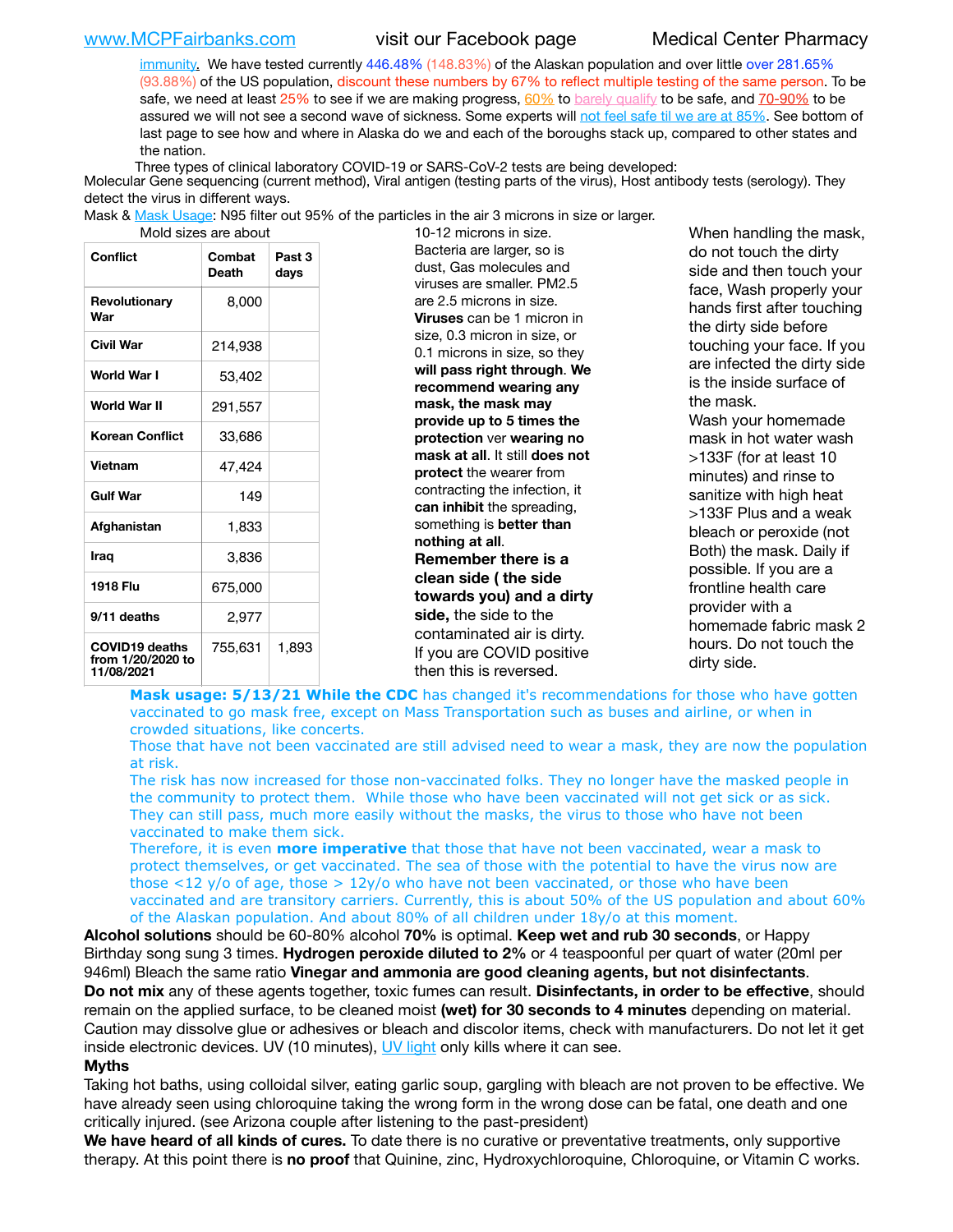## [www.MCPFairbanks.com](http://www.MCPFairbanks.com) visit our Facebook page Medical Center Pharmacy

As they say wives-tale at best, irresponsible reporting most likely. We have seen no information that they work. There have been ineffective dosing issues, over-dosing issues, permanently killing the senses of smell or taste, inappropriate usage, cardiac arrhythmias, and death from the usage of these agents have been reported. The virus may die out with heat of summer, or cold weather, this is a myth, There are a couple of studies at show the virus can withstand 98F. We know the body tries to use up to 104F to potentiate our immune system, to kill viruses. Taking NSAID, Aspirin, Ach-Inhibitors, Arb's and you get the COVID-19 infection are not contraindicated and no clinical evidence that says you should stop any of these classes of medications. It would be misguided and ill advised if you did so, In other words, Unless your doctor makes changes, keep taking your medications unless told to do otherwise.

**Vaccine Myths and Fake information:** There are no microchips, tracking devices, fetus tissue, at all in the vaccines. Vaccines will not and can not change your DNA., It can not change the fertility of men or women. It seems to be safe to the fetus and pregnant women. You should continue to wear a mask til we get to Herd Immunity levels, but can remove masks if you are outdoors, but not at concerts where you are close together. You should still get vaccinated complete series) even if you got COVID. If you have some of the co-morbidities, it is important that you do get vaccinated, the side effects of the vaccine will be milder and survivable than getting COVID. When you have questions, ask a pharmacist or your doctor.

As of 12/21/20, DHSS was aware of 11 reports regarding possible allergic reactions from Alaska's hospitals to CDC: Bartlett Regional Hospital (8), Providence Alaska (2) and Fairbanks Memorial Hospital (1). Two were identified as anaphylaxis and one of those resulted in hospitalization for ongoing monitoring. In the other three cases, symptoms were mild and not considered anaphylaxis. the hospitalized patient has been discharged and is doing well. The CDC said there appears to be no obvious geographic clustering of these reactions, nor was a specific production lot involved. People who experience anaphylaxis after the first dose should not receive a second dose, according to CDC recommendations. *Projections are based on each state's current rate of vaccination.*

For being one of the first states in that nation to start vaccinating, those <16y/o, we have slowed down vaccinations to where we are now way behind. More people are getting sick more frequently. Soon we will have more deaths. Due to vaccination resistance, Alaska has pushed itself into near last place, in the nation, as to when we will reach "herd immunity". This is the date when we can safely remove our masks and other restrictions. Check our website [www.MCPFairbanks.com](http://www.MCPFairbanks.com) for the 13 testing sites in the interior of Alaska.



Who is eligible now? All Alaskans >12 y/o, can receive the Pfizer vaccine and those >16 y/o can receive all of the other vaccines, all visitors can get vaccinated. Johnson and Johnson, has been reinstated, but I would caution

not to give it to women 12-50 years old. For details about eligibility, to find a provider visit [covidvax.alaska.gov.](https://lnks.gd/l/eyJhbGciOiJIUzI1NiJ9.eyJidWxsZXRpbl9saW5rX2lkIjoxMDYsInVyaSI6ImJwMjpjbGljayIsImJ1bGxldGluX2lkIjoiMjAyMTAxMjguMzQwODU3NjEiLCJ1cmwiOiJodHRwOi8vZGhzcy5hbGFza2EuZ292L2RwaC9FcGkvaWQvUGFnZXMvQ09WSUQtMTkvdmFjY2luZS5hc3B4In0.-Xwhl42jAWOMS7ewfS85uxwrwjohCso3Sb81DuDKtxU/s/500544915/br/93796640171-l) for vaccination sites or call 1-907-646-3322 for questions [covid19vaccine@alaska.gov](mailto:covid19vaccine@alaska.gov?subject=COVID19%20Vaccine%20questions) 9 am – 6:30 pm Monday - Friday and 9 am-4:30 pm Saturday and Sunday. You may be put on hold, but you will not need to leave a message for a return phone call if you call within business hours. Keep these tips in mind when scheduling. checkout our website [www.MCPFairbanks.com](http://www.MCPFairbanks.com) Please keep these tips in mind when scheduling. Be sure to keep and save your proof of vaccination cards as you may need it for travel purposes in the future. Gao Fu, the director of the China Centers for Disease Control, admitted on 4/10/2021 that the country's vaccines don't exactly give Covid-19 a knockout blow. One study from Brazil found that the vaccine from the Chinese company Sinovac was 50.4% effective, compared to Pfizer's 97%. Fu said the government is looking for ways to boost effectiveness.

# Many Alaskans live with underlying health concerns

You can not change your age but you can affect change with other risk factors. Nov. 17, 2020 for more information check out [Alaska DHSS Insights](http://dhss.alaska.gov/dph/Epi/id/Pages/COVID-19/blog/20201117.aspx)

Epidemiologists within the Section of Chronic Disease Prevention and Health Promotion analyzed reports from about 8,500 randomly-selected Alaska adults who participated in the annual [Behavioral Risk Factor Surveillance System \(BRFSS\)](http://dhss.alaska.gov/dph/Chronic/Pages/brfss/default.aspx) telephone survey between 2016 and 2018. About 67% of Alaska adults — two out of three — have at least one of the following ongoing health concerns that have been shown to increase chances for serious illness from COVID-19:

- 46% of Alaska adults are current or former smokers
- 32% have obesity BMI >30.0
- 8% have type 1 or type 2 diabetes
- 6% have chronic obstructive pulmonary disease (COPD)
- 5% have heart disease or have had a heart attack
- 2% have chronic kidney disease

# **Older age and other health concerns can lead to COVID-19 complications**